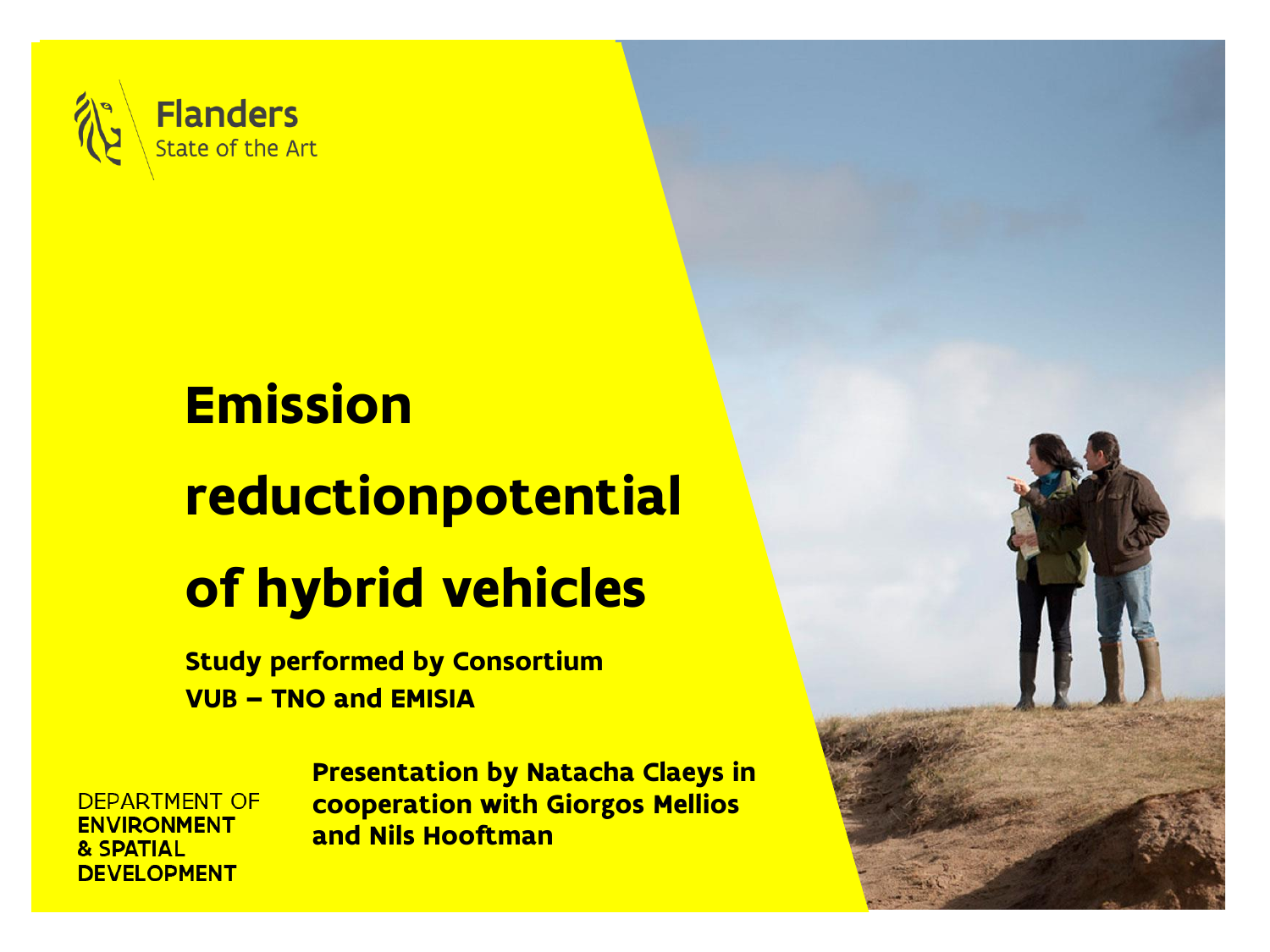# Why study Zero-Low-Emmision vehicles (ZLEV)?

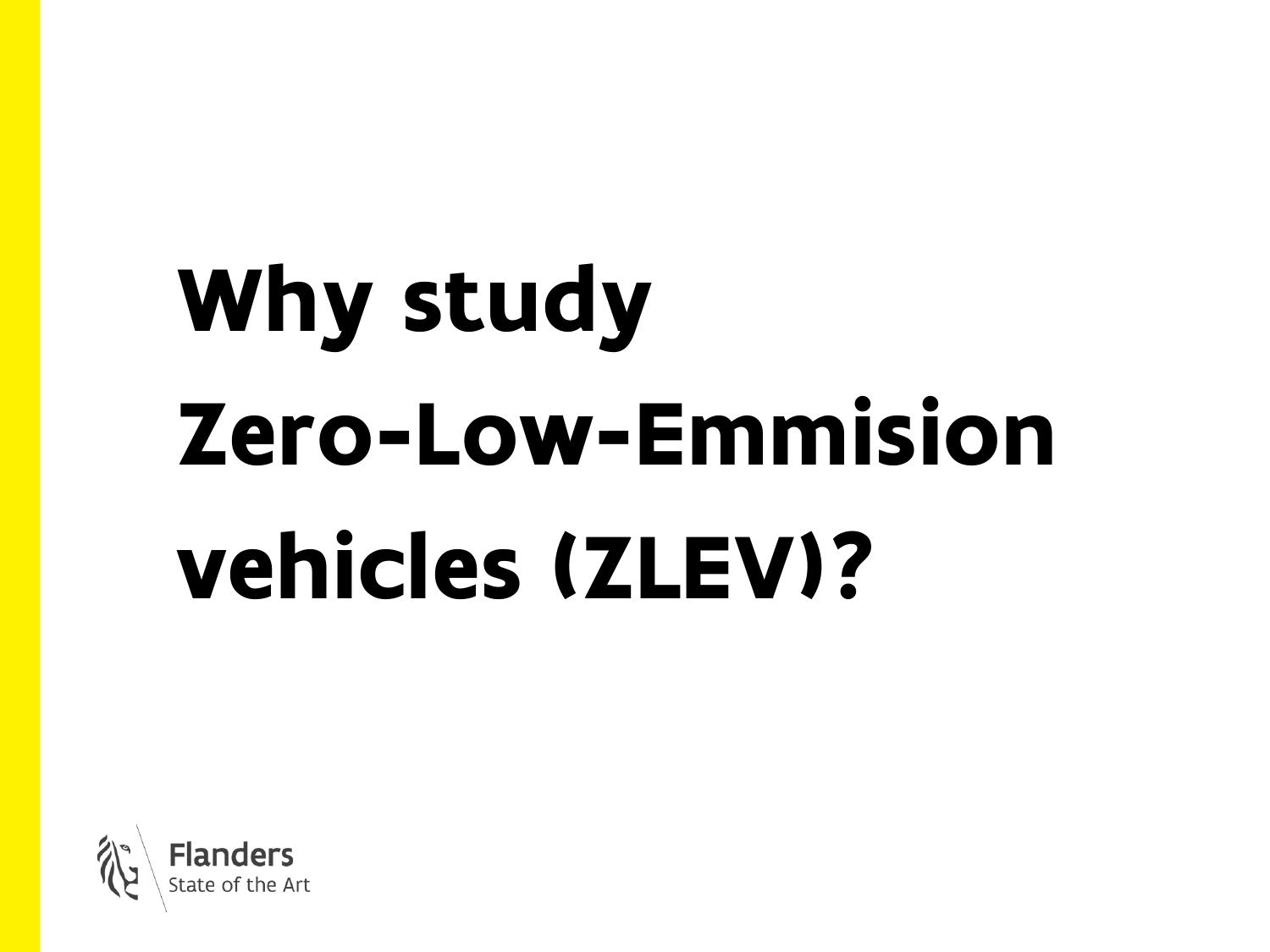## Goverments and PHEV's

#### International and EC legislation:

- $\rightarrow$  Climate change and air quality directives
- CO<sub>2</sub> regulation of cars, light duty vehicles, heavy duty vehicles
- $\rightarrow$  Clean Power for Transport
- National and regional goverments' motive
	- $\rightarrow$  PHEVs as 'way-maker' for EVs and economic viability charging infrastructure
	- $\rightarrow$  Potential technology for electric driving most of the time
	- $\rightarrow$  More efficient power trains = CO<sub>2</sub> down
	- $\rightarrow$  Improving local air quality

#### ▶ Emission inventory

 $\rightarrow$  Reporting road transport emissions

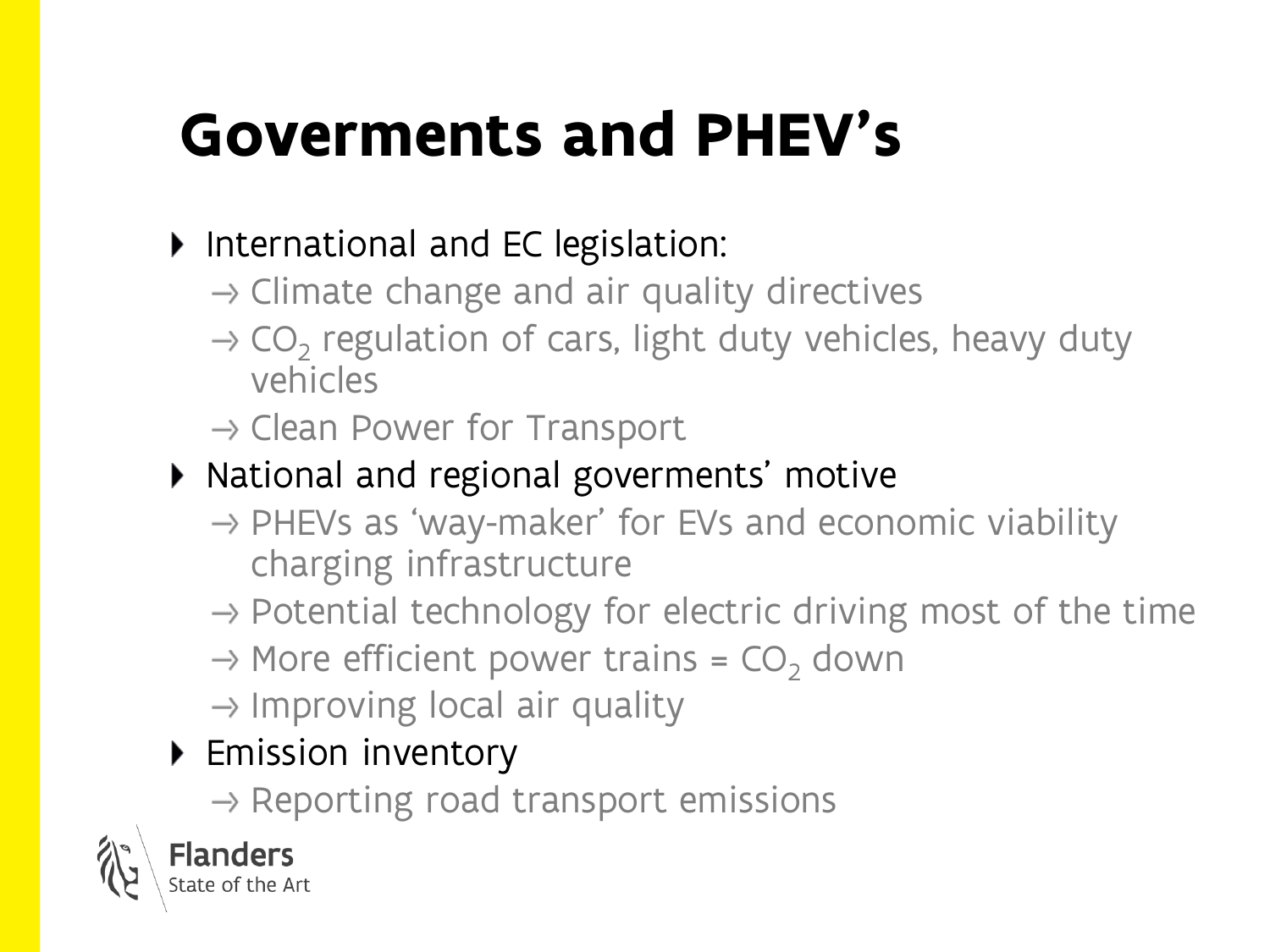## Results of the study

- ▶ Part I 'Literature' study for LDV and HDV
- ▶ Part II 'Measurement campaign of PHEV –M1-cars'
- ▶ Part III 'Modelling real emission factors for PHEV developmentof methodology'

- New actual EF M1-cars/bus

- → See presentation of EMISIA (Giorgos Mellios)
- ▶ Part IV 'Additional reduction potential for cars in the future'
- Part V 'Impact assessment on M1'

 $\rightarrow$  EF

- $\rightarrow$  EIV (actual/ projections)
- ▶ Policy lessons?
- ▶ Future studies necessary?



Flanders tate of the Art.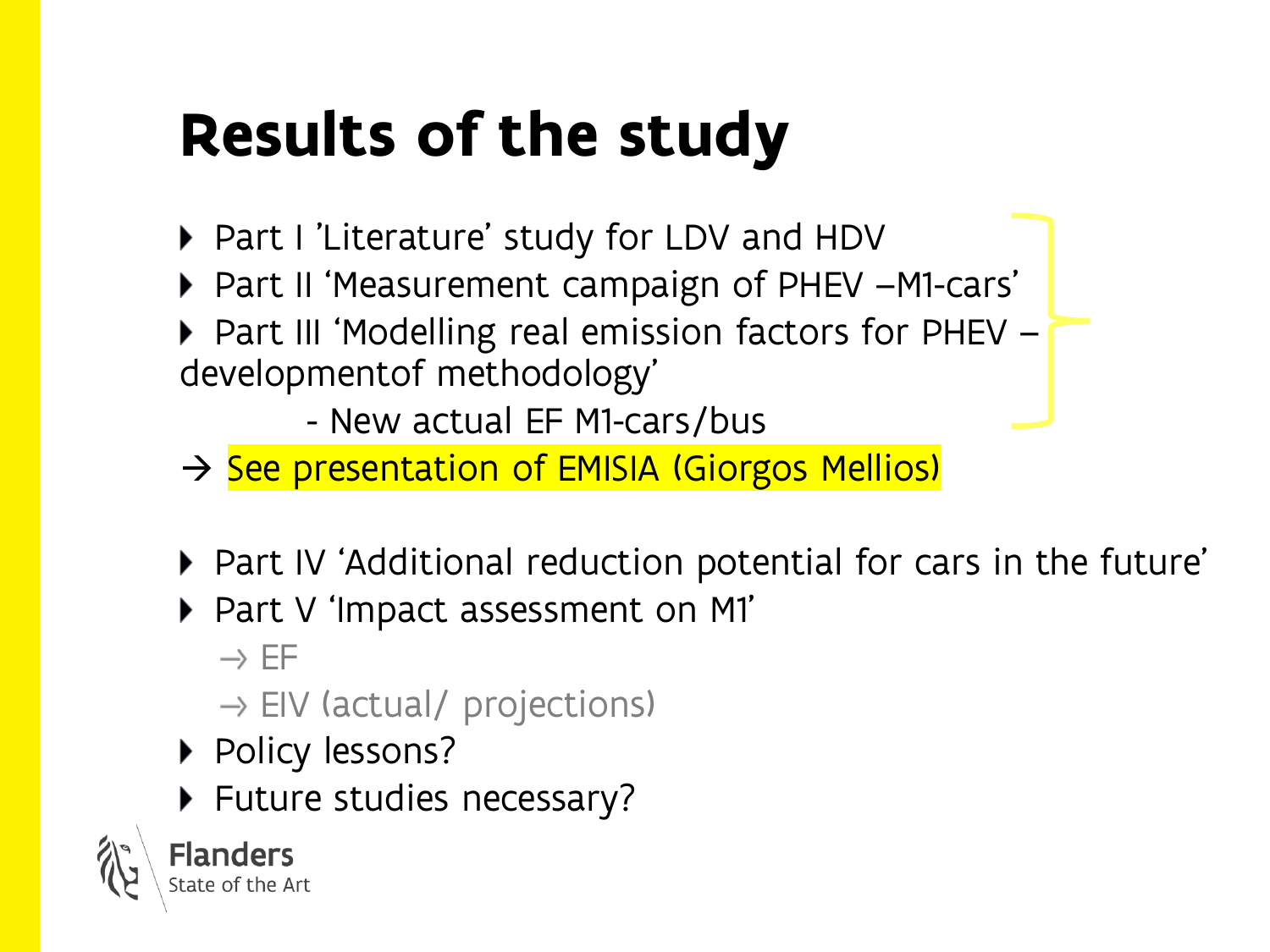## Actual M1-cars

See presentation of EMISIA (Giorgos Mellios)

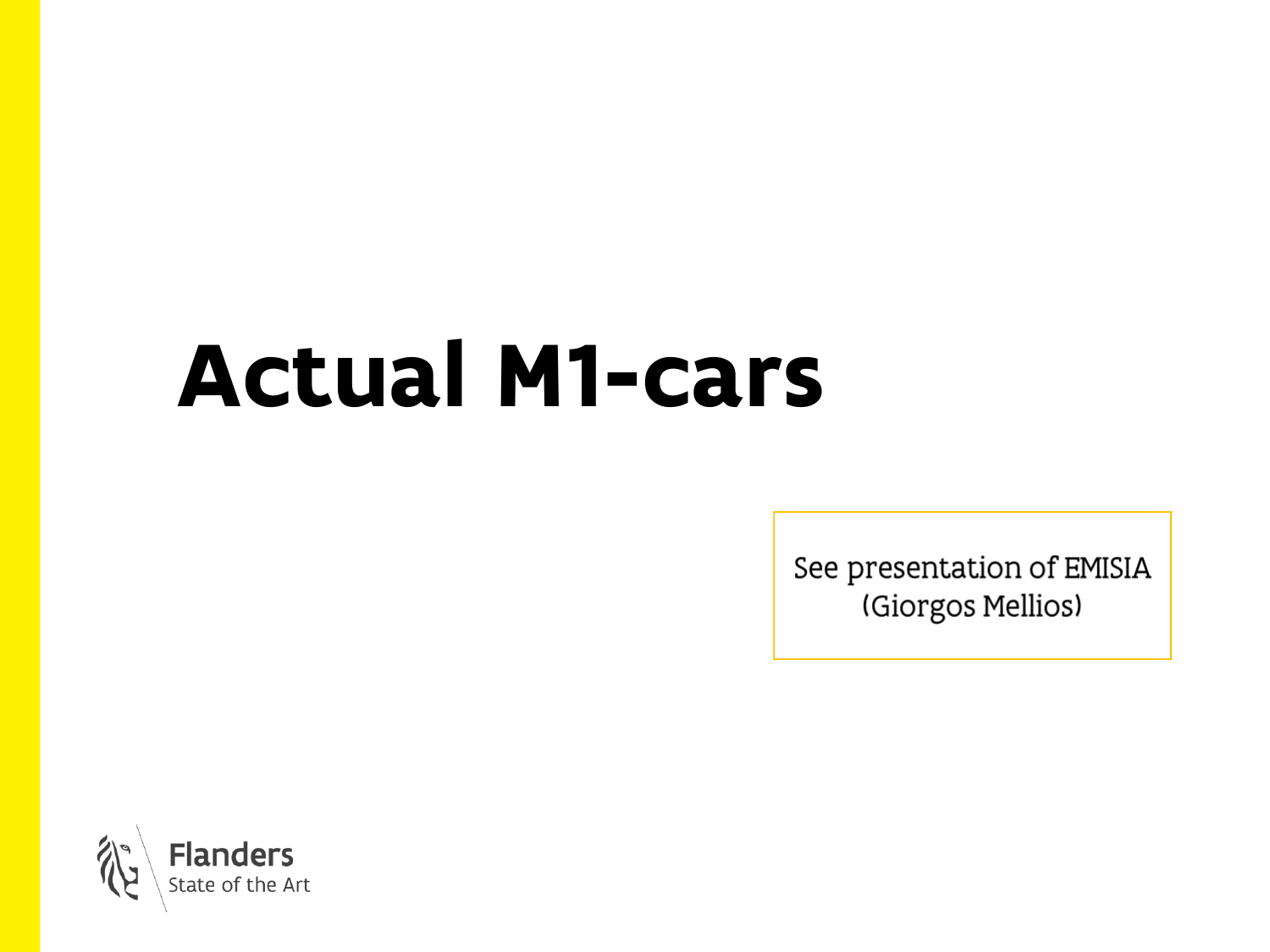### The benefits of the PHEVs are actually coming from the electric (CD) part of the vehicle operation, rather than from the ICE (CS). This reflects in the results of the UF.

|              | UE           |                |  |  |
|--------------|--------------|----------------|--|--|
| <b>Urban</b> | <b>Rural</b> | <b>Highway</b> |  |  |
| 0.5          |              |                |  |  |

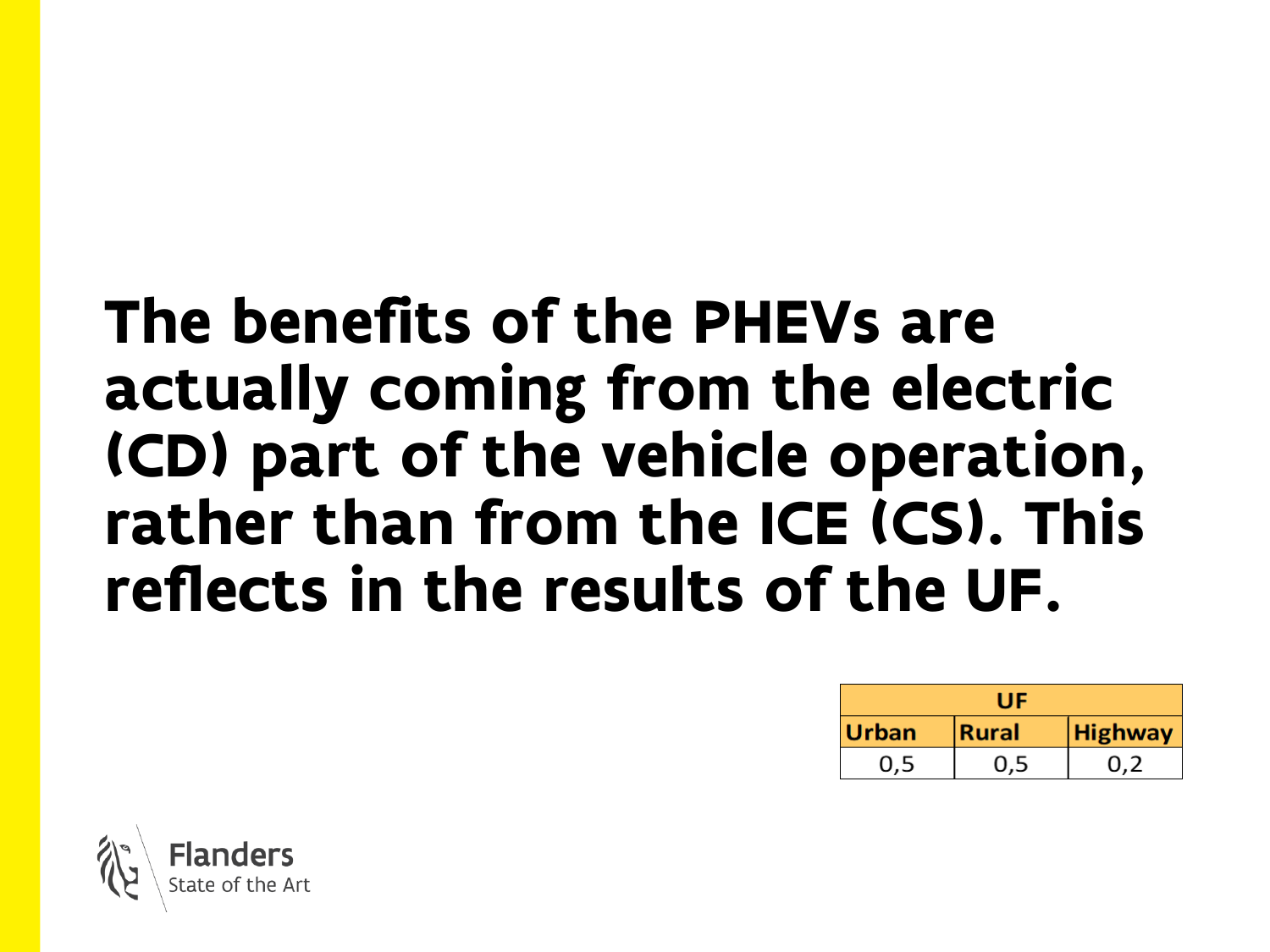# Addditonal reduction potential for futures cars M1

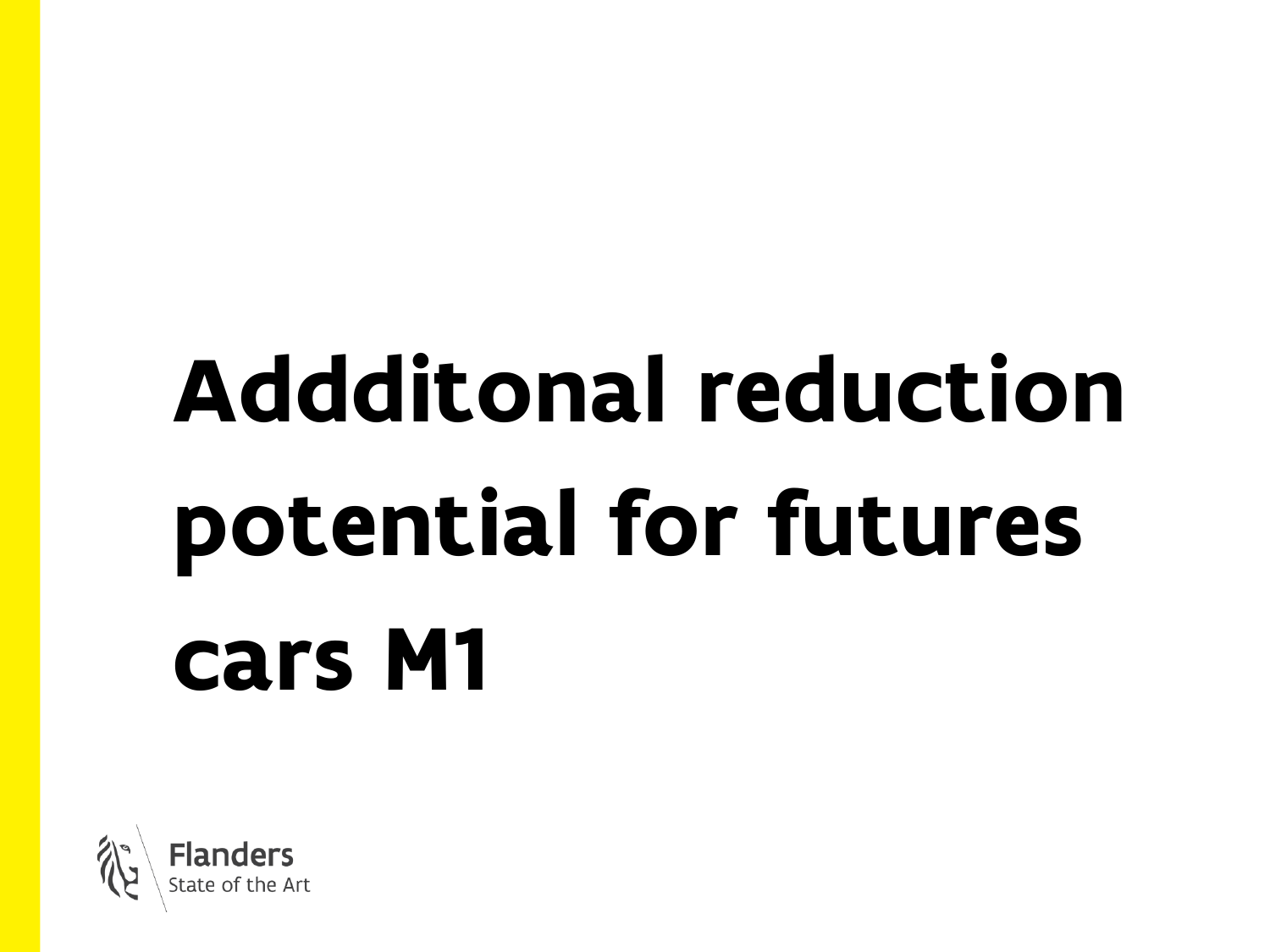## Future PHEVs scenarios

#### ▶ Parameters studied

- $\rightarrow$  Road load
	- Reduction in tyre-road friction (F $_{\rm O}$ )
	- Reduced aerodynamic drag (F<sub>2</sub>)
- $\rightarrow$  Thermal engine efficiency
- $\rightarrow$  Vehicle weight
- $\rightarrow$  Battery and electric motors

#### Changes based on literature and analysis of the EEA database

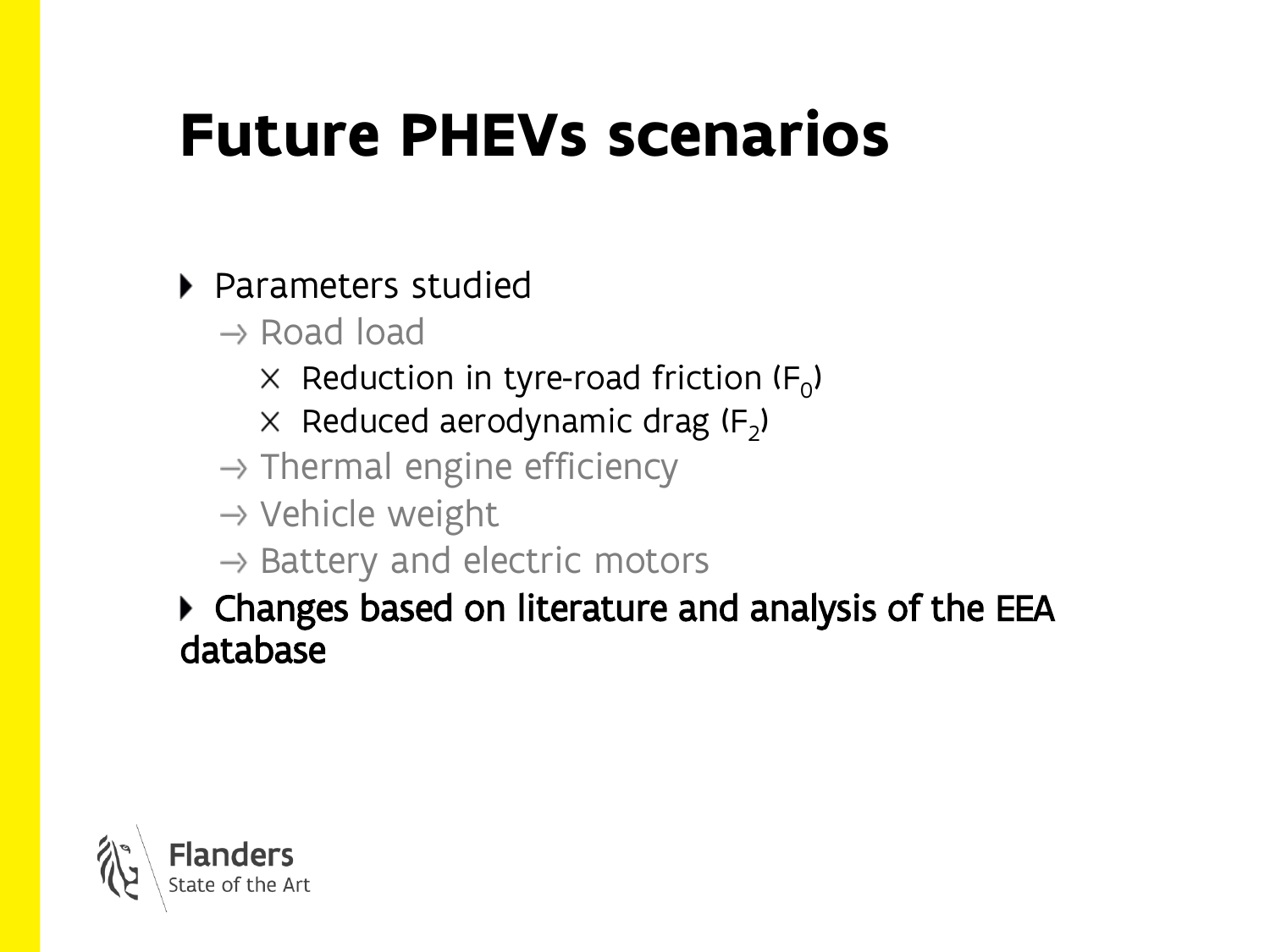## Simulation cases

▶ For each parameter the improvements were divided in three steps, with the first being the least optimistic scenario and the third the most optimistic

| Change in: | $F_0$ (%)            | $F_2$ (%) | ICE eff. $(\%)$ | <b>Battery Capacity (%)</b> | Weight (%) | El. motor eff. (%) |  |
|------------|----------------------|-----------|-----------------|-----------------------------|------------|--------------------|--|
| Case 0     | 0%<br>0%             |           | 0%              | 0%                          | 0%         | 0%                 |  |
| Case 1     | $-4%$                | $-10%$    | 0%              | 0%                          | 0          | 0%                 |  |
| Case 2     | $-12%$               |           | 0%              | 0%                          | 0          | 0%                 |  |
| Case 3     | $-22%$<br>-30%<br>0% |           | 0%<br>0         |                             | 0%         |                    |  |
| Case 4     | 0%                   | $-10%$    | 0%              | 0%                          | 0          | 0%                 |  |
| Case 5     | 0%                   | $-20%$    | 0%              | 0%                          | 0          | 0%                 |  |
| Case 6     | 0%                   | $-30%$    | 0%              | 0%                          | 0          | 0%                 |  |
| Case 7     | 0%                   | 0%        | 10%             | 0%                          | 0          | 0%                 |  |
| Case 8     | 0%                   | 0%        | 20%             | 0%                          | 0          | 0%                 |  |
| Case 9     | 0%                   | 0%        | 30%             | 0%                          | 0          | 0%                 |  |
| Case 10    | $-12%$               | $-20%$    | 20%             | 0%                          | 0          | 0%                 |  |
| Case 11    | $-12%$               | $-20%$    | 20%             | 0%                          | $-4%$      | 0%                 |  |
| Case 12    | $-12%$               | $-20%$    | 20%             | 0%                          | $-8%$      | 0%                 |  |
| Case 13    | $-12%$               | $-20%$    | 20%             | 0%                          | $-12%$     | 0%                 |  |
| Case 14    | $-12%$               | -20%      | 20%             | 0%                          | 0%         | 3%                 |  |
| Case 15    | $-12%$               | $-20%$    | 20%             | 0%                          | 0%         | 6%                 |  |
| Case 16    | $-12%$               | $-20%$    | 20%             | 0%                          | 0%         | 9%                 |  |
| Case 17    | $-12%$               | $-20%$    | 20%             | 20%                         | $-1.9%$    | 0%                 |  |
| Case 18    | $-12%$               | -20%      | 20%             | 40%                         | $-1.6%$    | 0%                 |  |
| Case 19    | $-12%$               | $-20%$    | 20%             | 60%                         | $-1.3%$    | 0%                 |  |
| Case 20    | $-4%$                | $-10%$    | 10%             | 20%                         | $-4%$      | 3%                 |  |
| Case 21    | $-12%$               | $-20%$    | 20%             | 40%                         | $-8%$      | 6%                 |  |
| anders     | $-22%$<br>$-30%$     |           | 30%             | 60%                         | 9%         |                    |  |

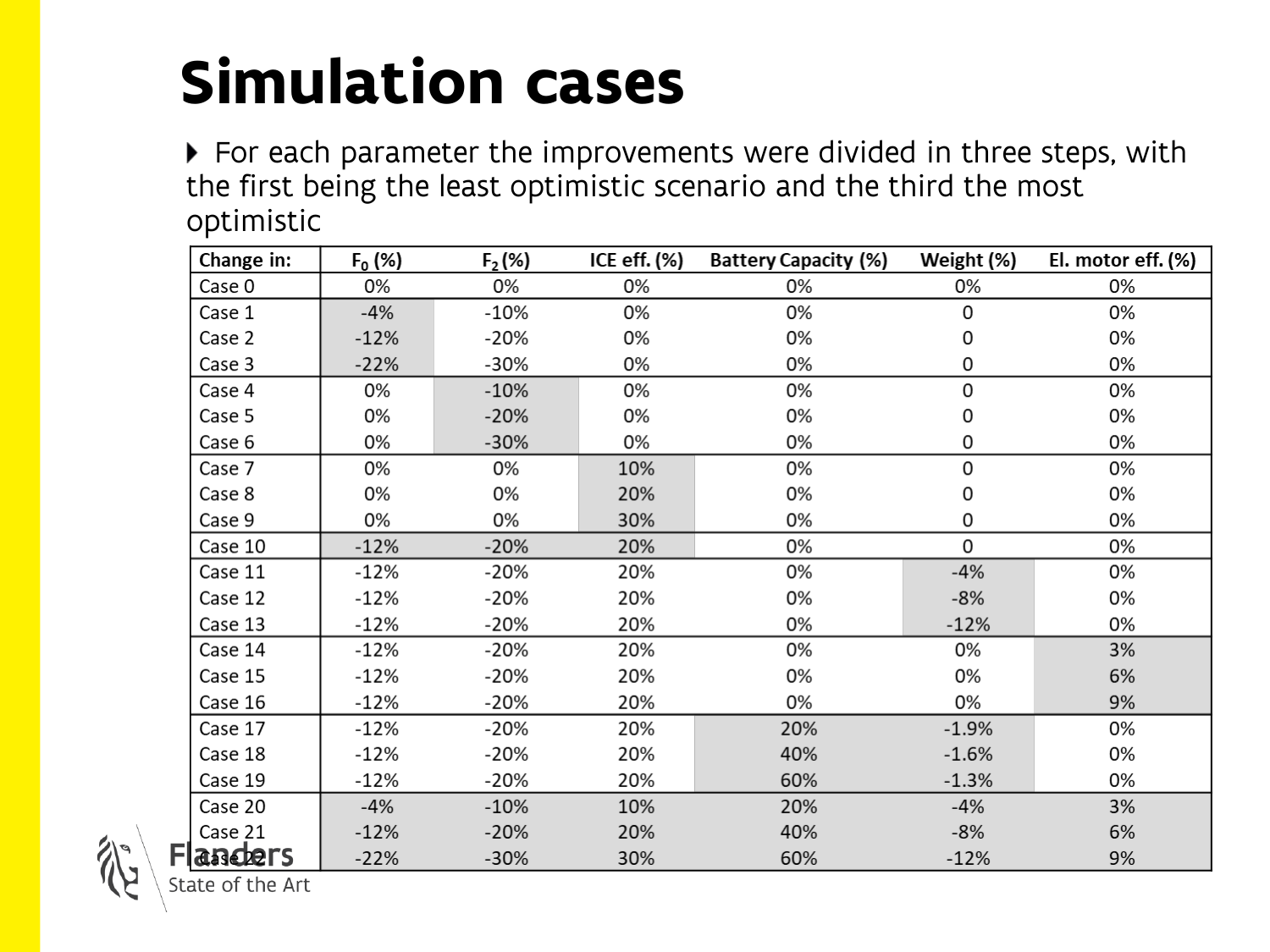### Results

Energy consumption reduction for the combined scenarios, compared to Baseline 1 (case 0)



**Flanders** State of the Art Observed reductions due to the combined effect of technical (efficiency) improvements and increase in utility factor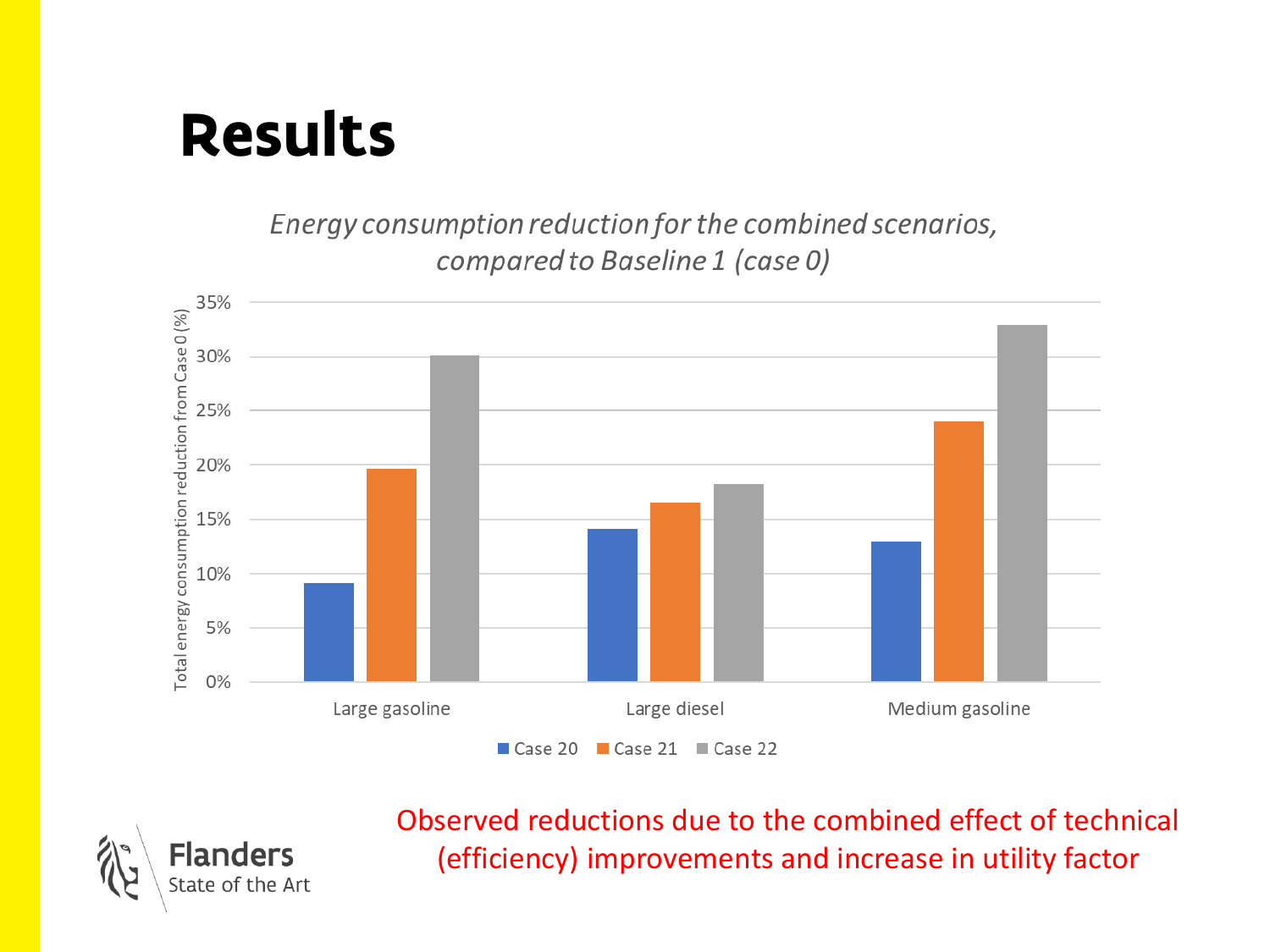# Impact assesment M1 on projection scenarios WEM - WAM

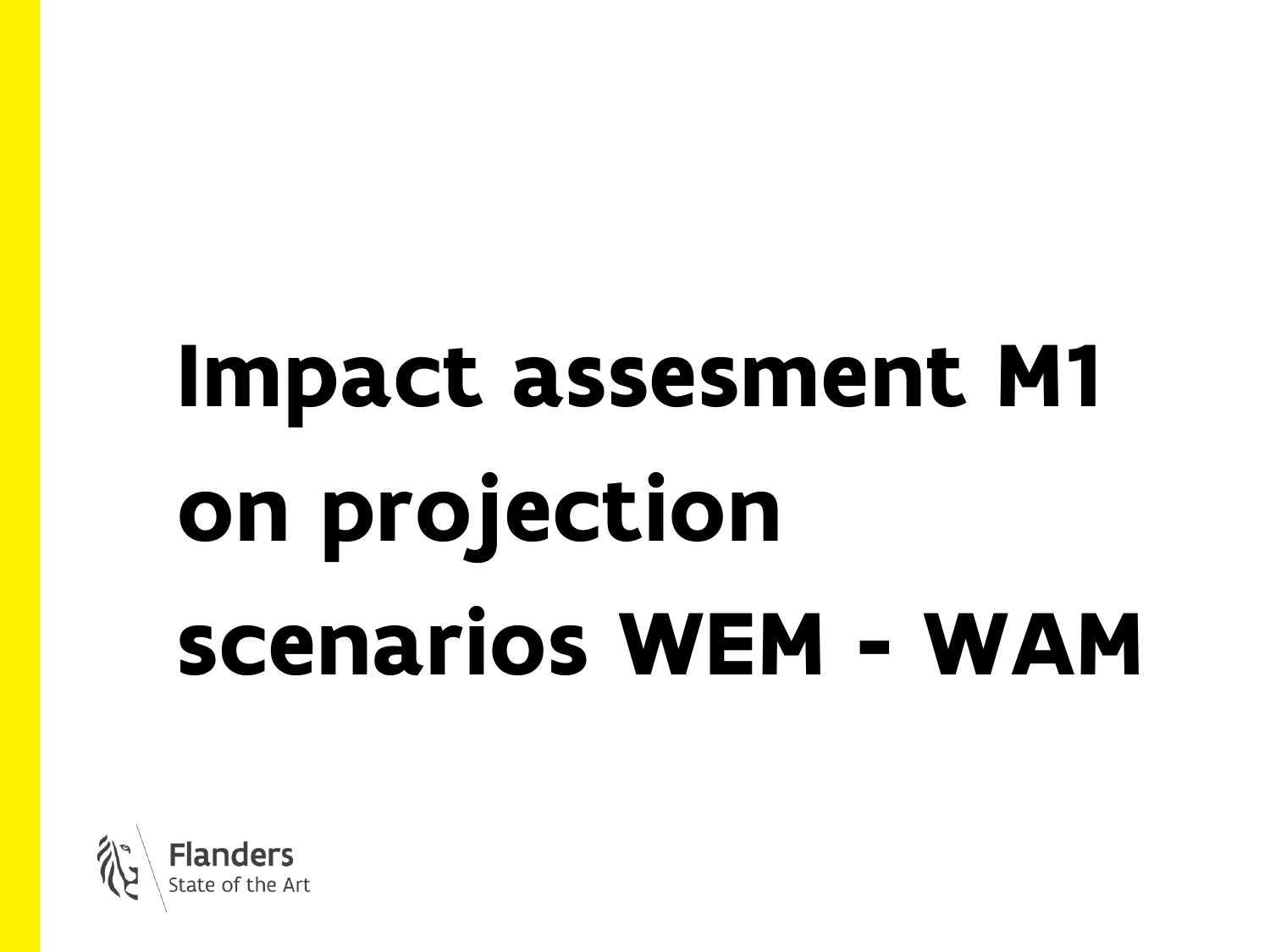## Assumptions – New Fleet

▶ Fuel technology distribution for the new fleet

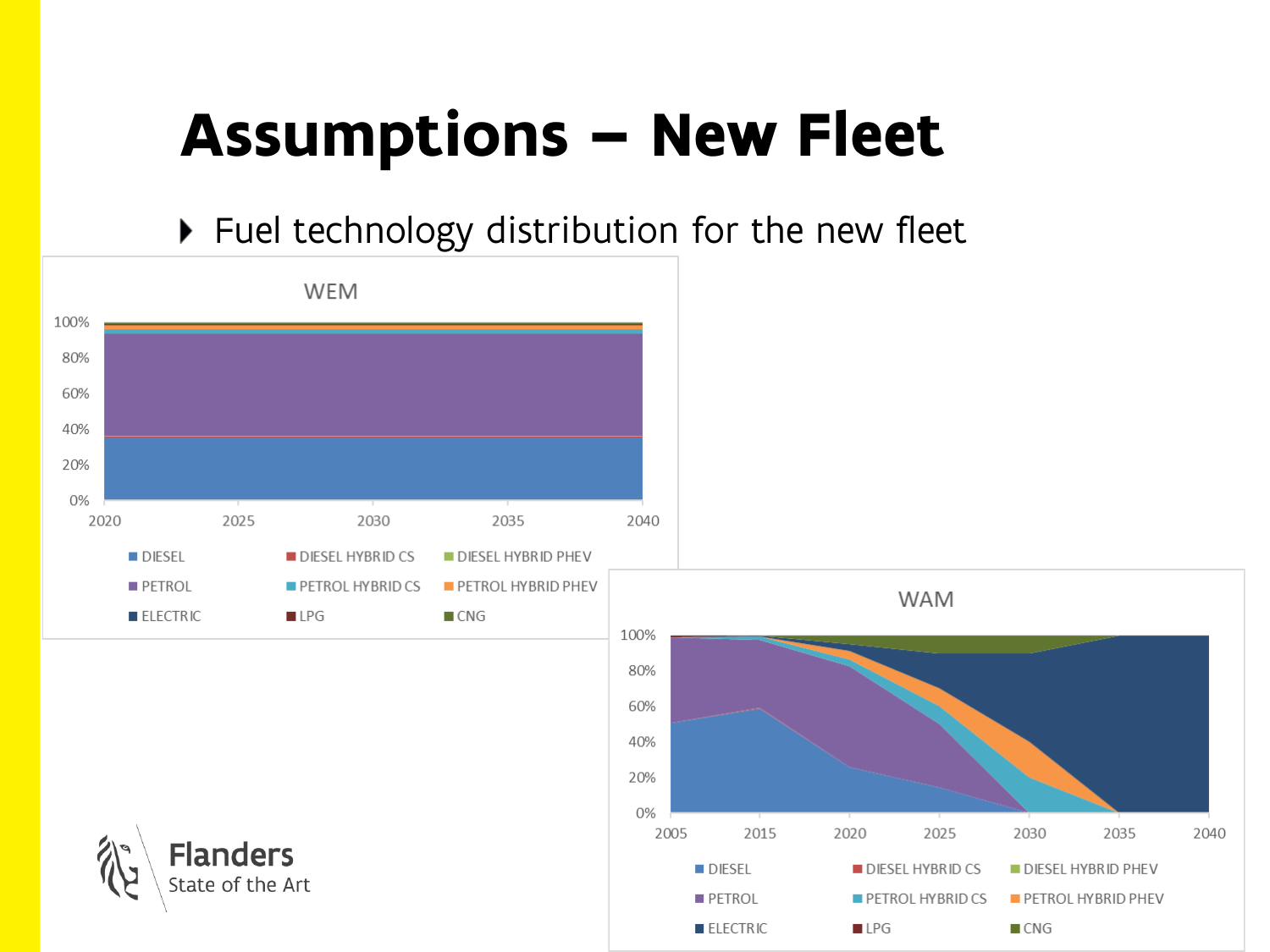## Assumptions

#### ▶ Different mobility

WEM  $\rightarrow$  normal grow vkms WAM  $\rightarrow$  lower grow vkms



- Initial analysis was based on COPERT version 4
	- $\rightarrow$  Presented $\rightarrow$  Cumulative effect from COPERT 5.3 (EF for conventional and hybrid CS cars) and new EF from PHEV (upcoming in COPERT 5)

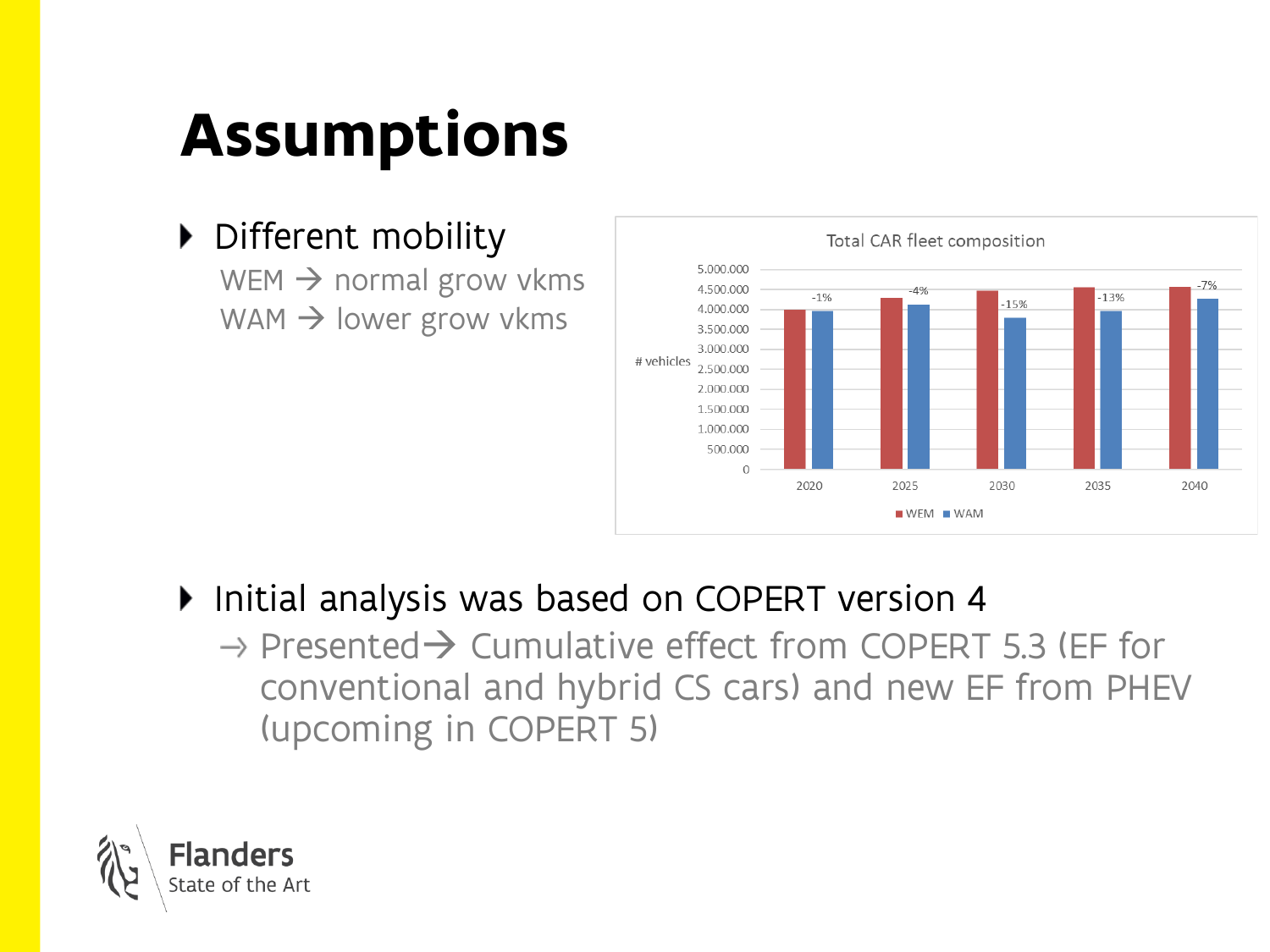## Assumptions

#### ▶ Total fleet - fuel technology distribution





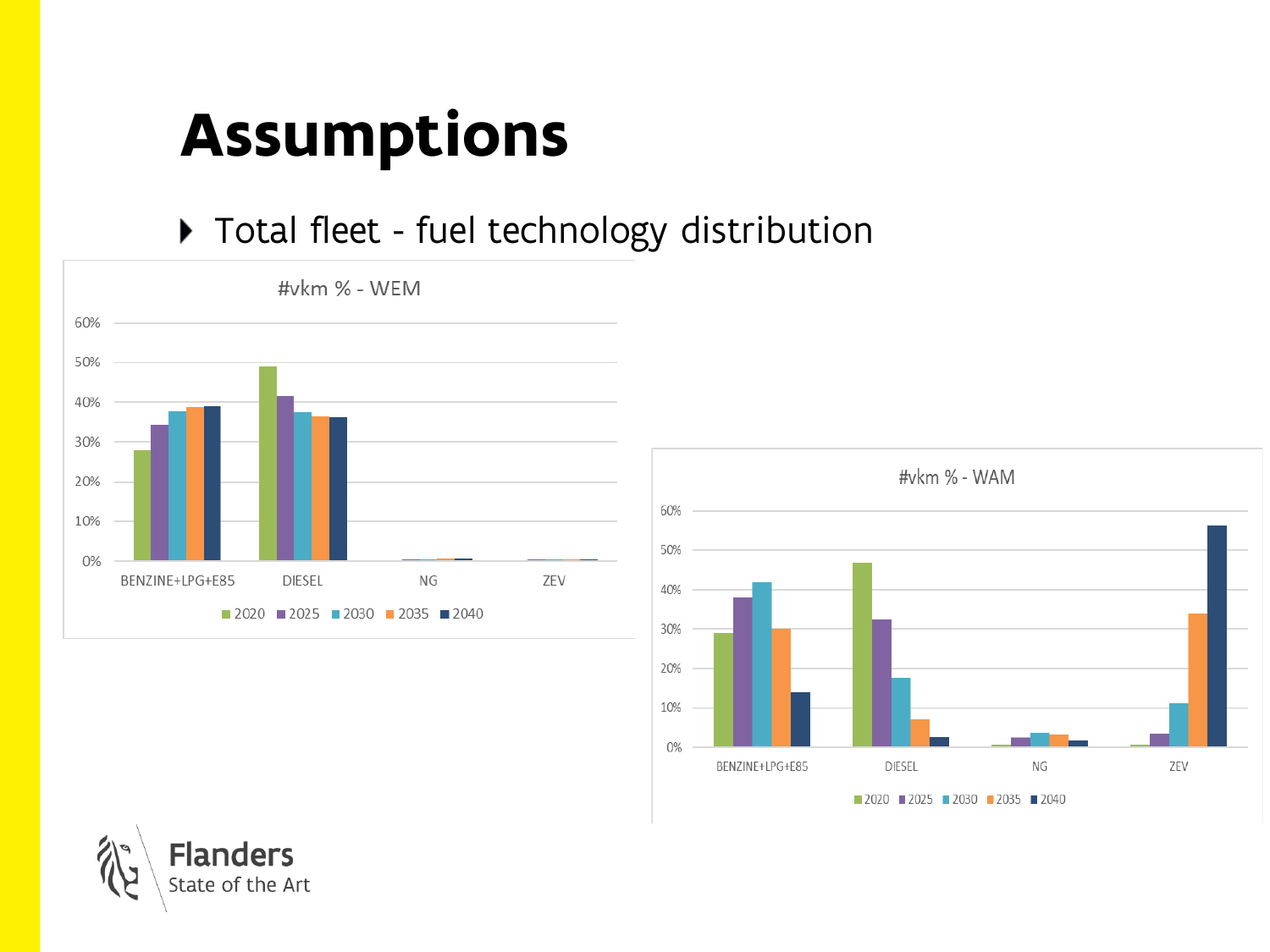## Impact on  $CO<sub>2</sub>$  emission

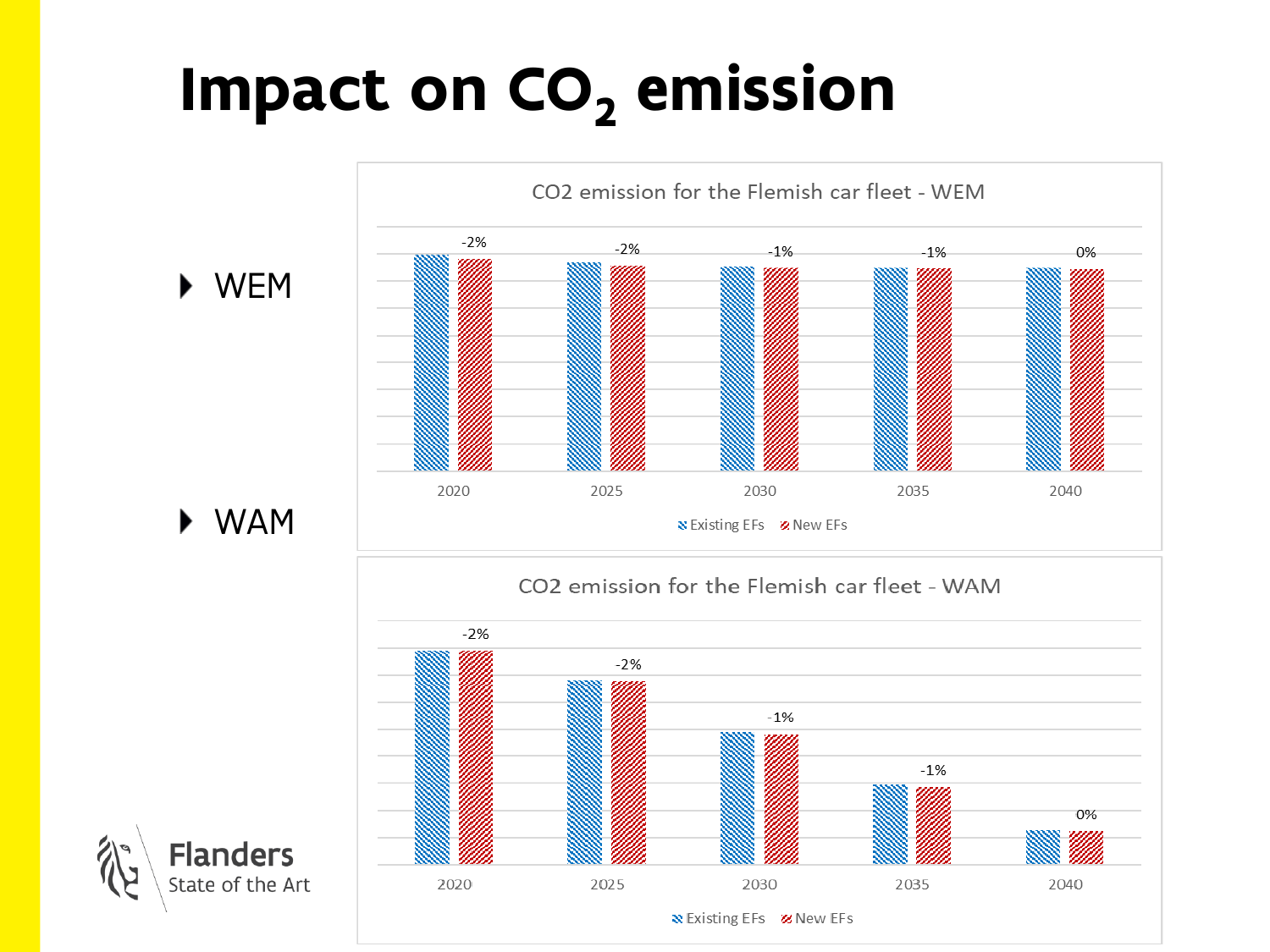## Impact on NOx emissions

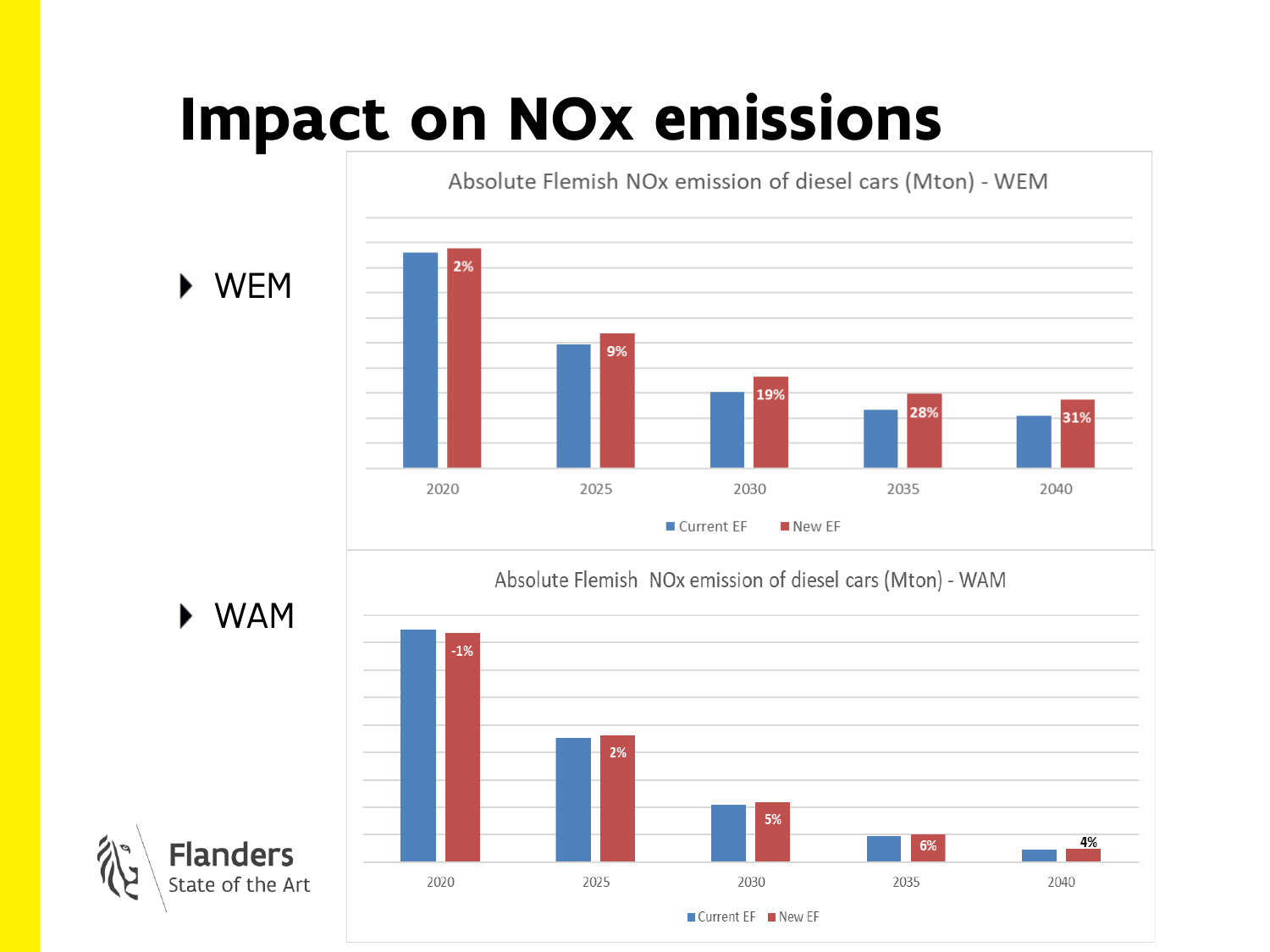## Explanation of NOx diesel impact

| NOx (g/km)          |                              | <b>Current Efs</b>   |       | New Efs             |       |       |         |        |       |         |
|---------------------|------------------------------|----------------------|-------|---------------------|-------|-------|---------|--------|-------|---------|
|                     |                              | based on COPERT 4.11 |       | based on COPERT 5.3 |       | Rel.% |         |        |       |         |
|                     |                              | Urban                | Rural | Highway             | Urban | Rural | Highway | Urban  | Rural | Highway |
|                     | Euro 6 < 2017                | 0,649                | 0,423 | 0,505               | 0,563 | 0,422 | 0,505   | $-13%$ | 0%    | 0%      |
| <b>Diesel small</b> | Euro 6 2017-19               | 0,214                | 0,140 | 0,167               | 0,430 | 0,323 | 0,386   | 101%   | 131%  | 132%    |
|                     | Euro 6 2020+                 | 0,153                | 0,100 | 0,119               | 0,209 | 0,157 | 0,187   | 36%    | 57%   | 57%     |
|                     | Euro 6 < 2017                | 0,649                | 0,423 | 0,505               | 0,563 | 0,422 | 0,505   | $-13%$ | 0%    | 0%      |
|                     | Diesel medium Euro 6 2017-19 | 0,214                | 0,140 | 0,167               | 0,430 | 0,323 | 0,386   | 101%   | 131%  | 132%    |
|                     | Euro 6 2020+                 | 0,153                | 0,100 | 0,119               | 0,209 | 0,157 | 0,187   | 36%    | 57%   | 57%     |
|                     | Euro 6 < 2017                | 0,649                | 0,423 | 0,505               | 0,563 | 0,422 | 0,505   | $-13%$ | 0%    | 0%      |
| <b>Diesel large</b> | Euro 6 2017-19               | 0,214                | 0,140 | 0,167               | 0,430 | 0,323 | 0,386   | 101%   | 131%  | 132%    |
|                     | Euro 6 2020+                 | 0,153                | 0,100 | 0,119               | 0,209 | 0,157 | 0,187   | 36%    | 57%   | 57%     |
|                     | Euro 5                       | 0,788                | 0,514 | 0,613               | 0,683 | 0,513 | 0,613   | $-13%$ | 0%    | 0%      |

Upgrade in COPERT 5 for Euro 6 (2017/2020 and 2020+) conventional diesel cars

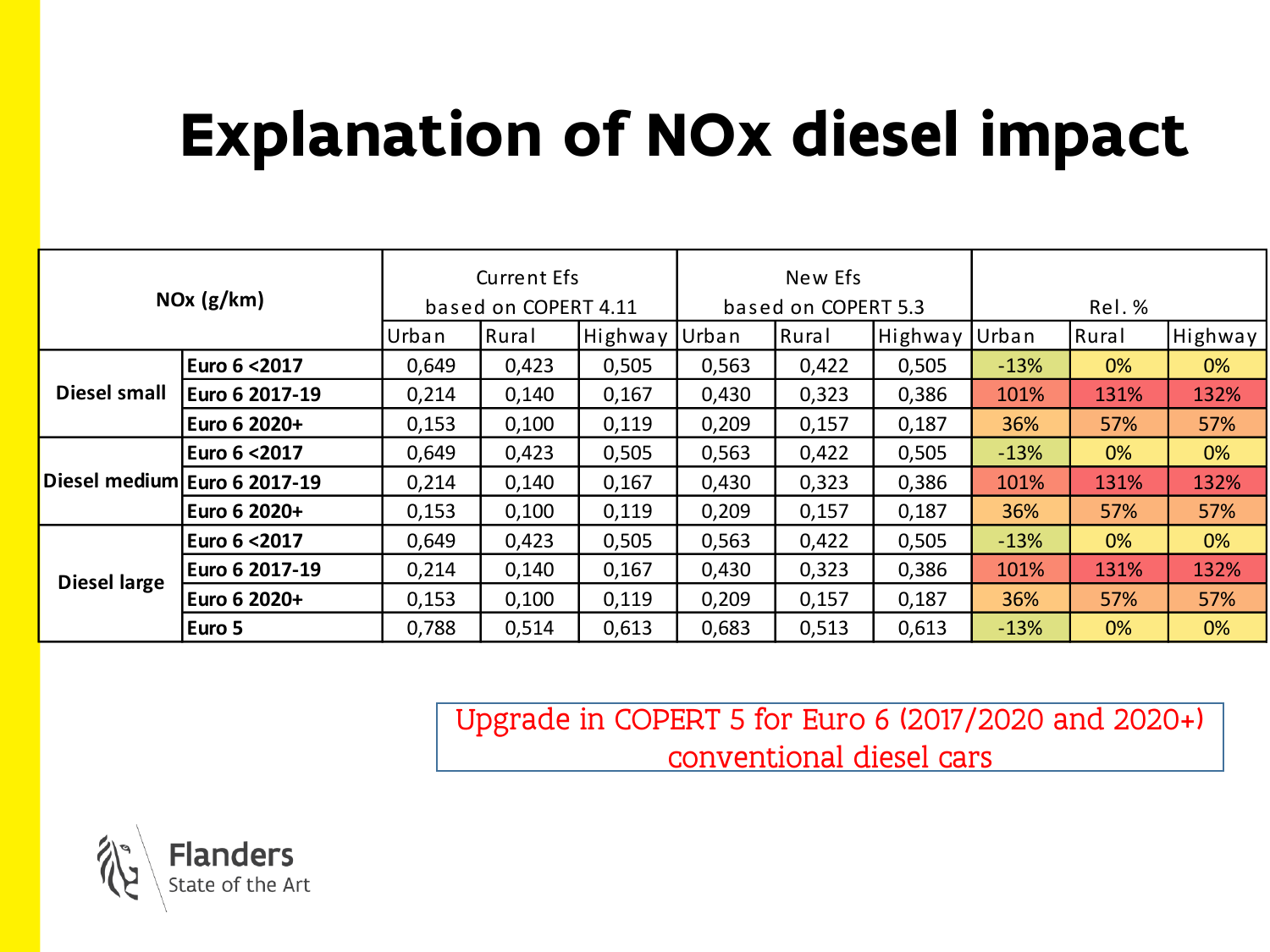## Conclusions impact analysis of new EF on CAR Fleet scenarios

#### For CO<sub>2</sub>-emissions

 $\rightarrow$  No major impact on WEM and WAM scenario

#### ▶ For NOx-emissions

 $\rightarrow$  Major impact on WEM because of higher EF of conventional diesel cars Euro 6 (2017 and up) in COPERT 5.3

 $\times$  Negative impact on local air quality!

 $\rightarrow$  Impact increases in the WEM scenario in time because of introduction of Euro 6 diesel cars (2017/2019 and 2020+) in the fleet

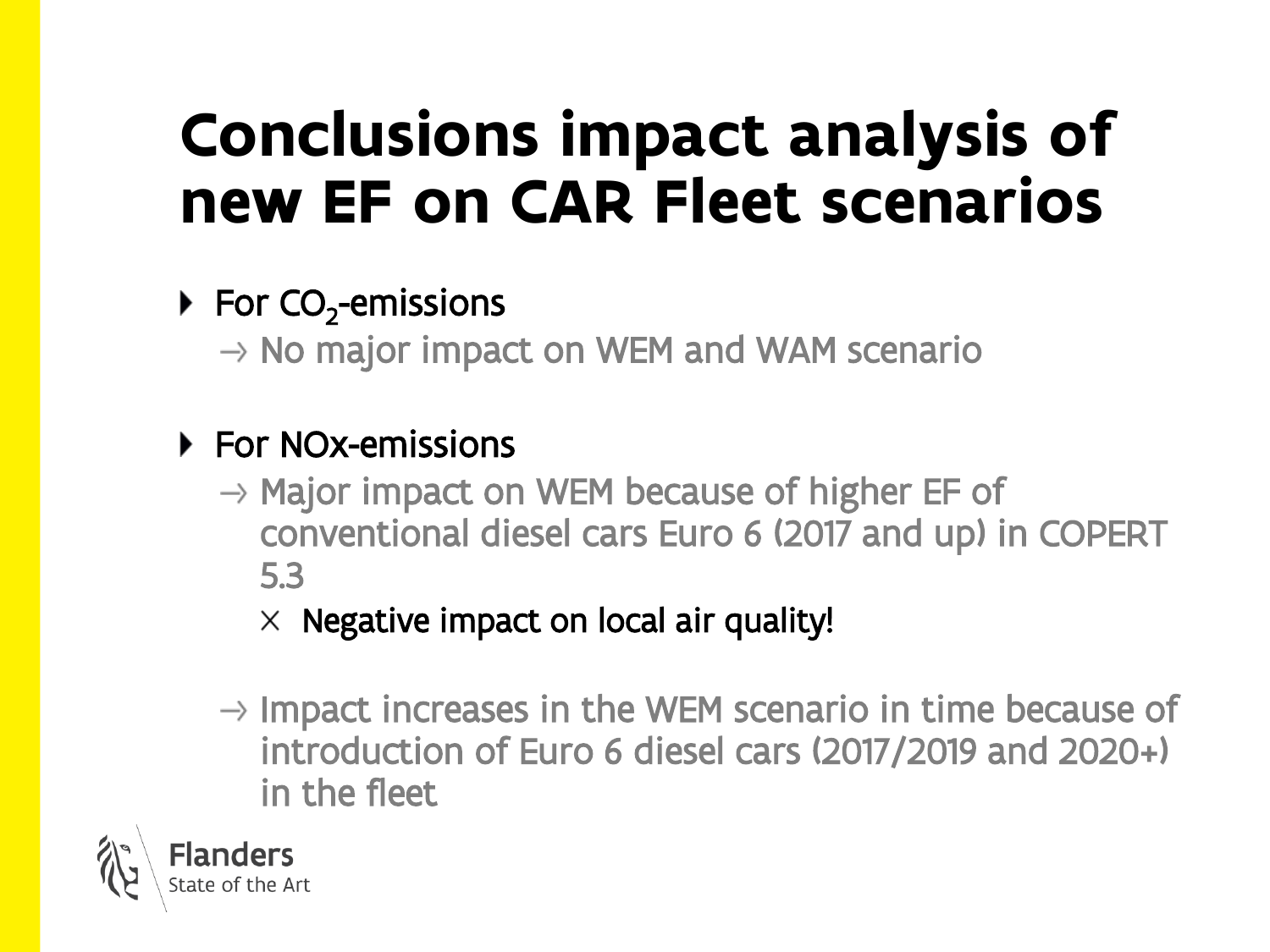## General conclusions

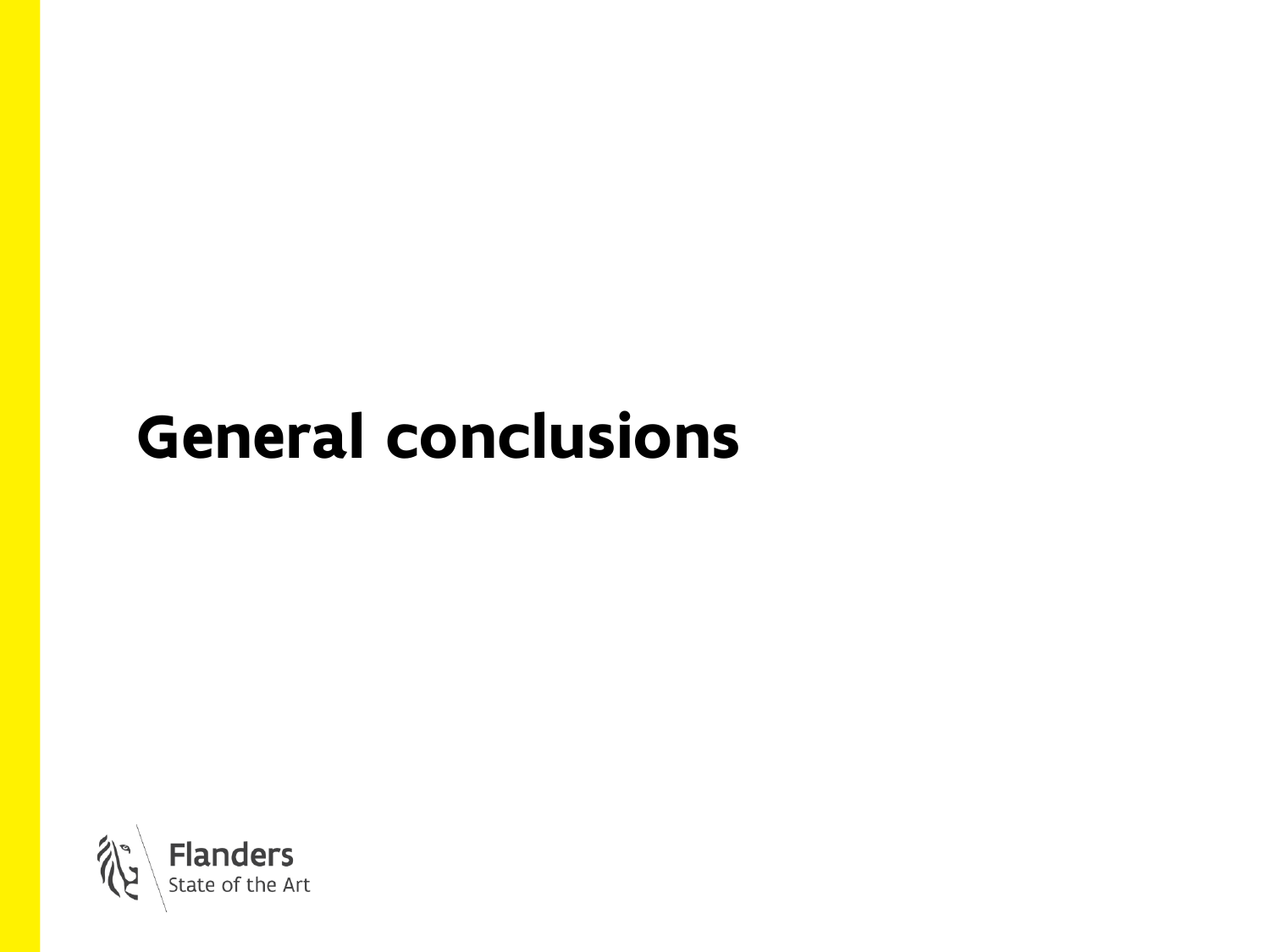## Plug-in hybrids

- ▶ Are stimulated by the European Commission
	- $\rightarrow$  In order of to achieve the climate and air quality goals
- ▶ Potentially sustainable way-maker for EVs
	- $\rightarrow$  Depends heavily on state-of-charge and how the vehicle is driven
	- $\rightarrow$  Difficult for governments to control this -> measurements!
- ▶ No incentives for OEMs to make better PHEVs
	- $\rightarrow$  Small engines + large batteries are OUT
	- $\rightarrow$  Large engines + small batteries are IN
	- $\rightarrow$  Scenarios for future PHEV presented, but which case will become reality?
- Future for PHEVs depend on local measures (2030-35 vision)

 $\rightarrow$  Incentives + infrastructure

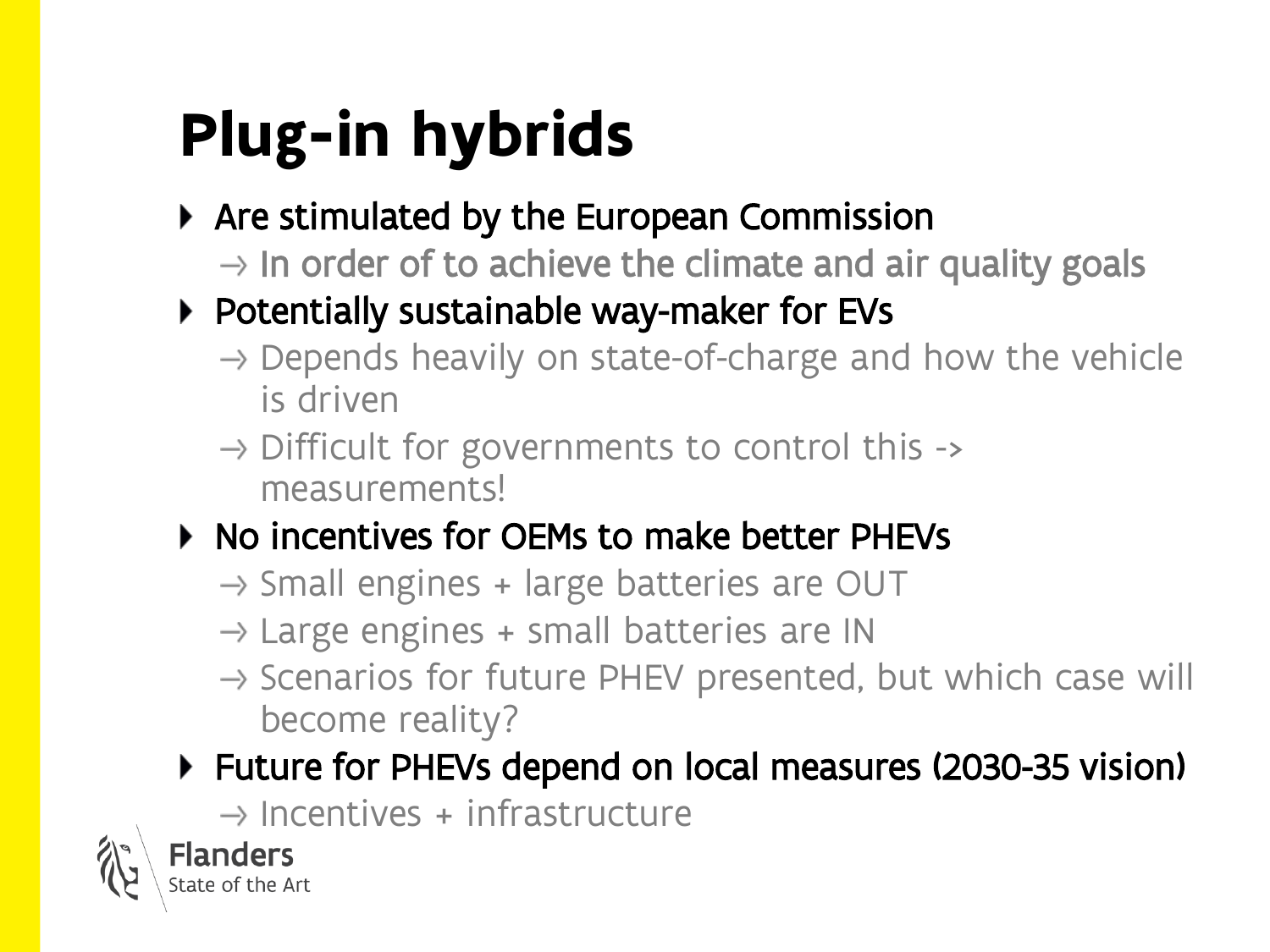## Plug-in hybrids

#### ▶ LCV & HDV

 $\rightarrow$  LCVs to follow cat M1 market?

 $\rightarrow$  HDVs to pick 'lower-hanging' fruits before electrifying